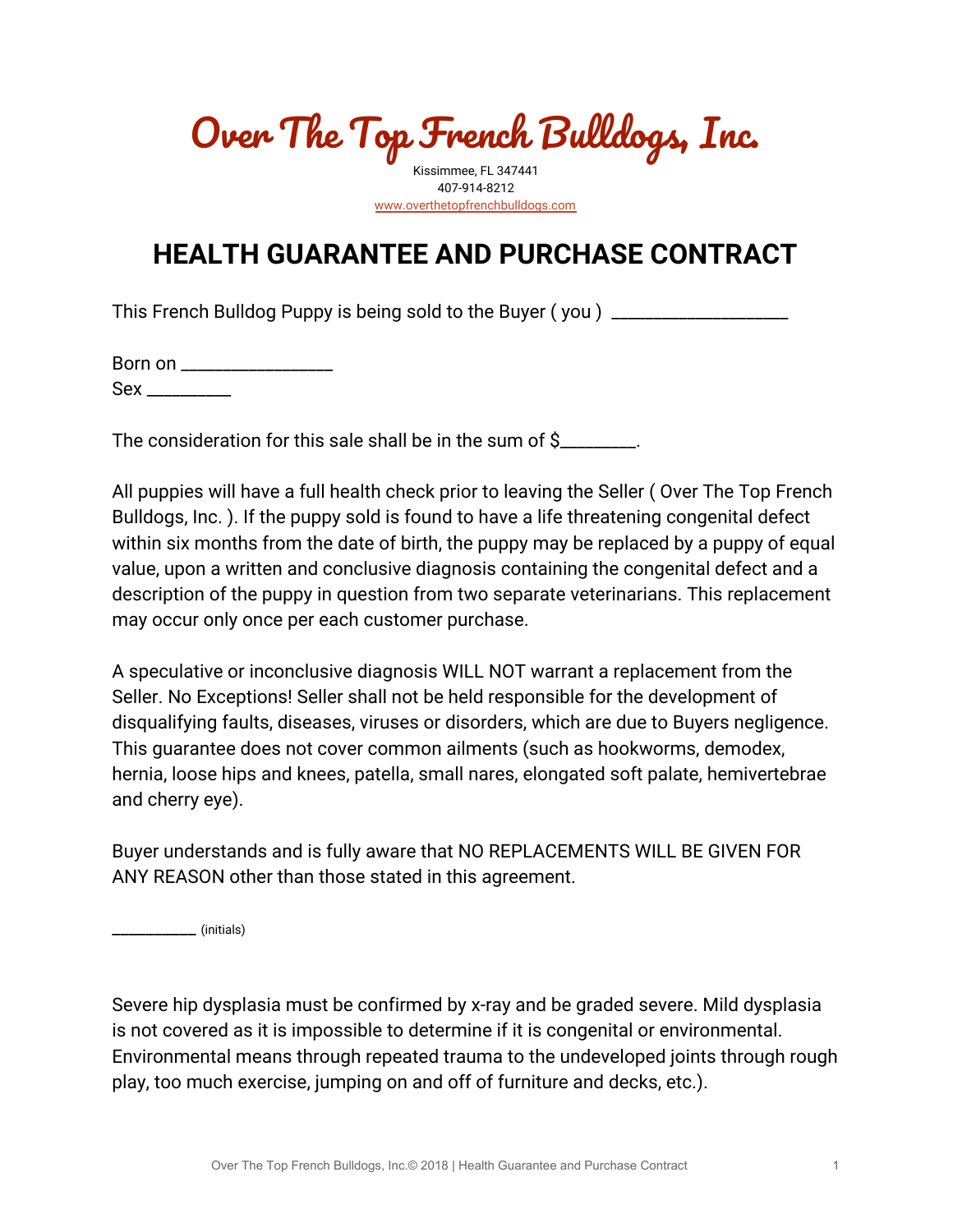## **Severe Spinal Abnormalities**

Most French bulldogs have at least one hemivertebrae, if not more. Replacements for spinal issues will be discussed on a case by case basis considering the quality of life of your dog, the opinion of your vet and whether surgery is necessary. (Please do not let your dog jump from high surfaces, as this can increase the chances of a 'normal' hemi vertebrate becoming problematic).

In the case of sudden/unexpected death a necropsy must be performed, at the Buyer's expense, and a written and conclusive diagnosis stating that the cause of death is related to a congenital defect as listed above must be returned along with a copy of the necropsy report and the registration papers.

Buyer understands and agrees that the Seller is not responsible for any veterinary medical expenses incurred by the Buyer once said puppy has left possession of the Seller.

Buyer understands that once the puppy leaves the Seller's possession there are some common conditions that can affect puppies. Coccidiosis (Coccidia), Giardia and kennel cough are not covered in this contract, all of which can be common in puppies and neither are life threatening and are easily treated. We also HIGHLY recommend you do NOT visit dog parks/doggie day cares. These are breeding grounds for disease and illness even for vaccinated adult dogs!

BUYER UNDERSTANDS THAT ALL INFORMATION PROVIDED TO THE SELLER FOR A REPLACEMENTS WILL BE VERIFIED! WE WILL HAVE OUR VET CONTACT YOUR VET TO DISCUSS THEIR FINDINGS.

Buyer agrees to authorize the release of said puppy's medical records to the Seller and the Seller's veterinarian for the purpose of review should a replacement be requested or potentially warranted within 72 hours of notifying the Seller of a problem.

This contract is non-transferable. Should BUYER relinquish ownership in the DOG, for any reason, this contract shall be deemed null and void. No refunds are given in any case.

The undersigned agree to uphold all covenants of this Agreement as of,

Date:  $\Box$